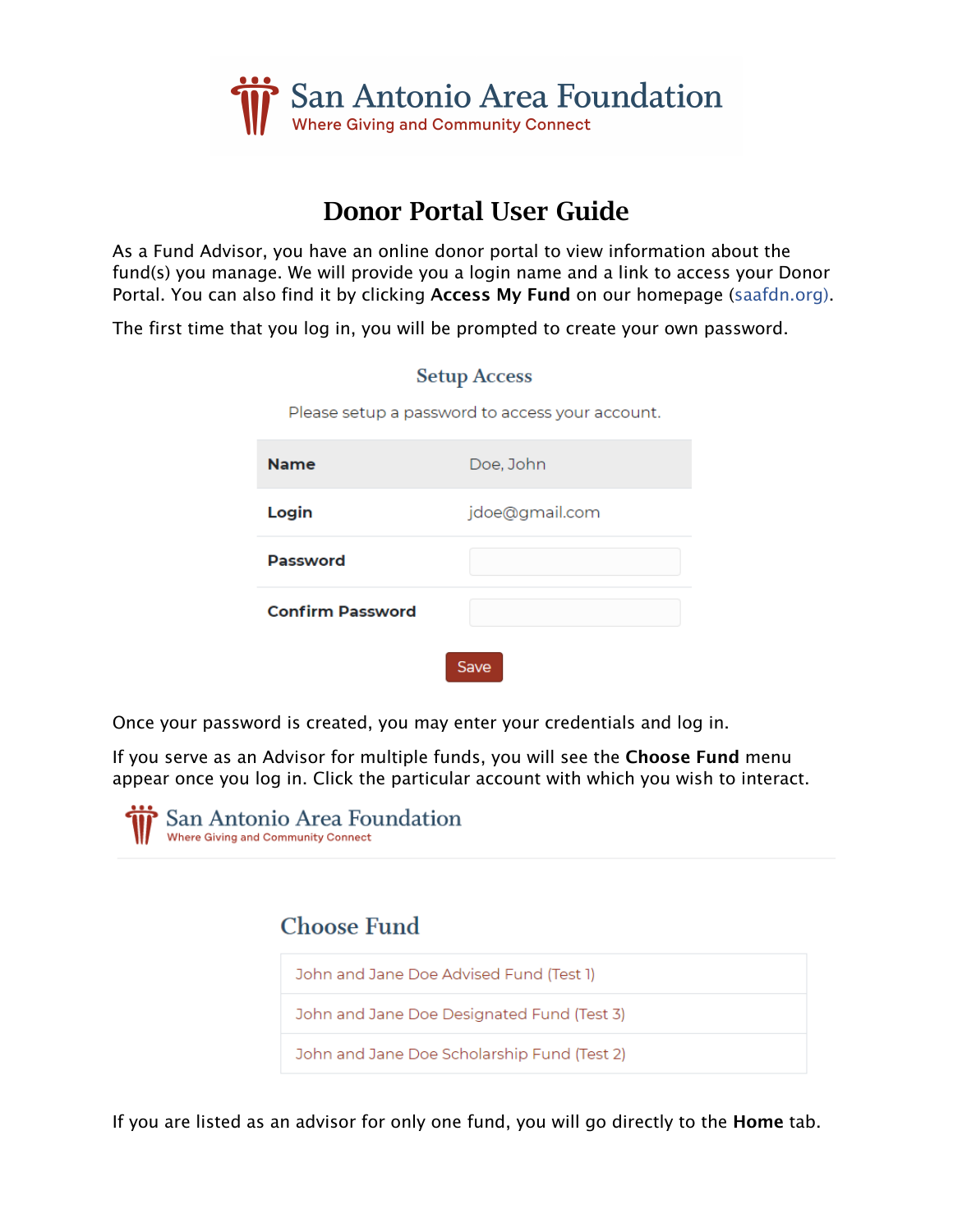## The Home Tab

You navigate your donor portal by selecting a tab underneath the name of your fund. The Home tab shows your Fund's Current Balance. This area also lists all fund advisors, shows recent contributions and recent grants given for the Fund.

| John and Jane Doe Advised Fund (Test 1) |                      |          |                        |                                                                                                                |        |                      |             |            |  |  |
|-----------------------------------------|----------------------|----------|------------------------|----------------------------------------------------------------------------------------------------------------|--------|----------------------|-------------|------------|--|--|
| <b>Tax Receipts</b><br>Logout           | Give Now             | Messages | <b>Fund Statements</b> | <b>Grant Recommendations</b>                                                                                   | Grants | <b>Contributions</b> | Choose Fund | Home       |  |  |
|                                         | <b>Recent Grants</b> |          |                        | <b>Current Balance: \$687,824.00</b><br>Fund Advisors are: Doe, Jane: Doe, John<br><b>Recent Contributions</b> |        |                      |             |            |  |  |
| <b>• Recipient</b><br><b>Amount</b>     | <b>• Status</b>      | ∘ ID     | • Date                 | * Amount                                                                                                       |        | <b>Contributor</b>   | ∘ ID        | • Date     |  |  |
| The Children's Shelter<br>5,000,00      | Paid                 | 70445    | 09/09/2020             | 275,000,00                                                                                                     |        | Doe, John and Jane   | 49962       | 09/09/2020 |  |  |
| 1.000.00<br>San Antonio Food Bank, Inc. | Paid                 | 70448    | 09/09/2020             | 300,000,00                                                                                                     |        | Doe, John and Jane   | 49961       | 09/09/2020 |  |  |
|                                         |                      |          |                        |                                                                                                                |        |                      |             |            |  |  |

NOTE: If you see that you need to update any Fund Advisors, please reach out to givenow@saafdn.org.

#### The Choose Fund Tab

The Choose Fund tab is only visible if you have multiple funds at the Area Foundation.

#### The Contributions Tab

The Contributions tab shows recent contributions or donations to the fund.

Clicking on a contributor's name will bring up their history of giving to your fund as well as their name, address and email address. If you see any errors in the contact information, email givenow@saafdn.org.

Your Contributions can be exported in Microsoft Excel by clicking the Export tab on the far-right side.

| John and Jane Doe Advised Fund (Test 1) |  |
|-----------------------------------------|--|
|-----------------------------------------|--|

| Home                 | Choose Fund | Contributions      | Grants             | <b>Grant Recommendations</b>      | <b>Fund Statements</b> | Messages | <b>Give Now</b> | <b>Tax Receipts</b> | Logout | Export          |
|----------------------|-------------|--------------------|--------------------|-----------------------------------|------------------------|----------|-----------------|---------------------|--------|-----------------|
| <b>Contributions</b> |             |                    |                    |                                   |                        |          |                 |                     |        |                 |
| ÷ Date               | ÷ ID        | <b>Contributor</b> |                    | <b><i><u>EDescription</u></i></b> |                        |          |                 | <b>* Type</b>       |        | <b>* Amount</b> |
| 09/09/2020           | 49962       |                    | Doe, John and Jane |                                   |                        |          |                 | Check               |        | 275,000.00      |
| 09/09/2020           | 49961       |                    | Doe, John and Jane |                                   |                        |          |                 | Check               |        | 300.000.00      |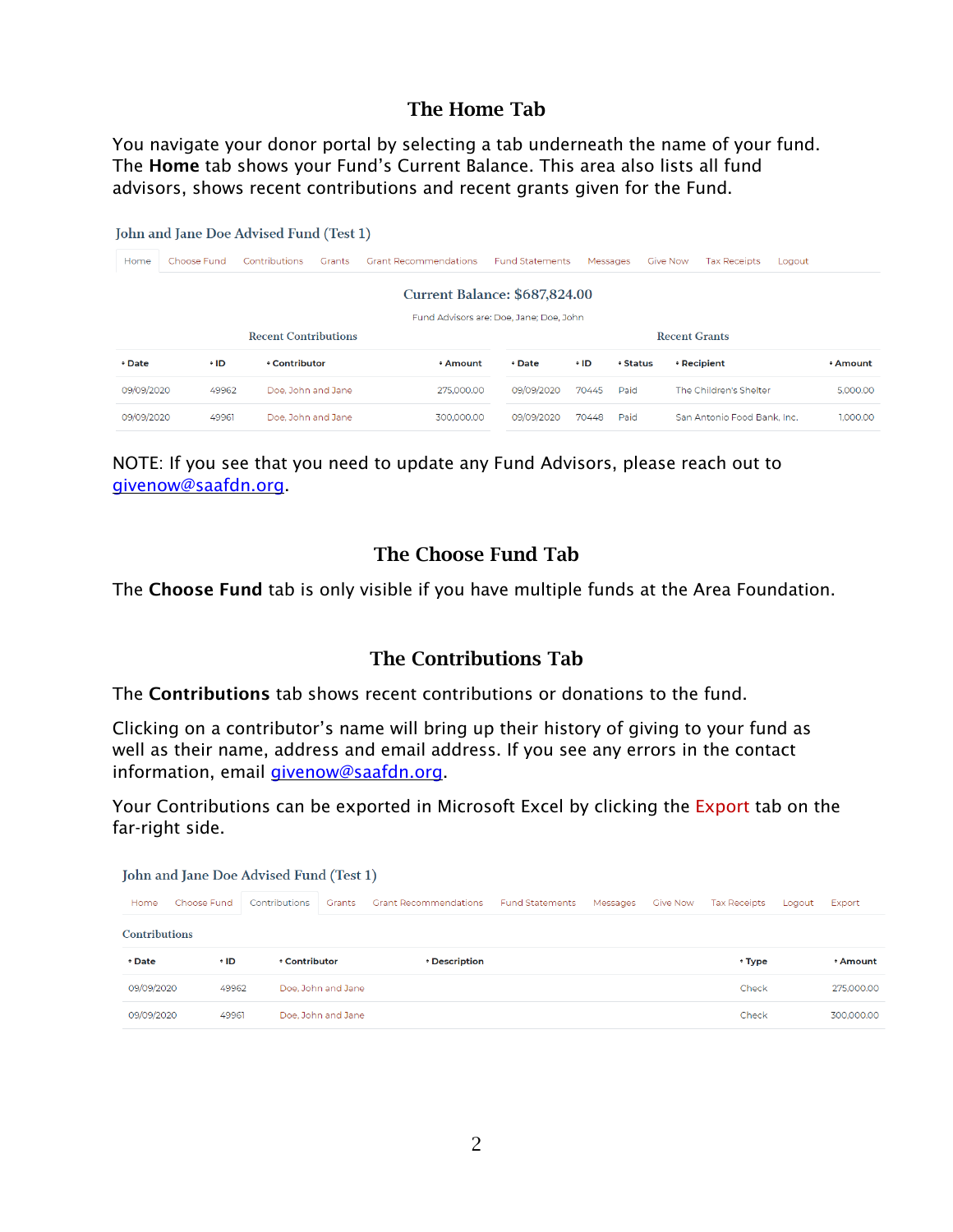## The Grants Tab

The Grants tab shows a recent history of grant recommendations made from the fund.

Here, you will see a Grantee Summary of grants/scholarships paid out as well as a more detailed view of grant activity on the bottom.

Your Grants History can be exported in Microsoft Excel by clicking the Export tab on the far-right side.

| John and Jane Doe Advised Fund (Test 1) |               |                 |                              |                        |          |                       |                     |        |                 |
|-----------------------------------------|---------------|-----------------|------------------------------|------------------------|----------|-----------------------|---------------------|--------|-----------------|
| Choose Fund<br>Home                     | Contributions | Grants          | <b>Grant Recommendations</b> | <b>Fund Statements</b> | Messages | <b>Give Now</b>       | <b>Tax Receipts</b> | Logout | Export          |
| <b>Grantee Summary</b>                  |               |                 |                              |                        |          |                       |                     |        |                 |
| <b>Crantee</b>                          |               |                 |                              |                        |          | <b>Crants</b>         |                     |        | <b>* Amount</b> |
| San Antonio Children's Center           |               |                 |                              |                        |          |                       | $\overline{2}$      |        | 41,000.00       |
| San Antonio Food Bank, Inc.             |               |                 |                              |                        |          |                       | 3                   |        | 42,000.00       |
| The Children's Shelter                  |               |                 |                              |                        |          |                       | 3                   |        | 11,500.00       |
| <b>Grants</b>                           |               |                 |                              |                        |          |                       |                     |        |                 |
| <b><i><u>*</u></i></b> Date             | ÷ ID          | <b>* Status</b> | * Recipient                  |                        |          | <b>• Description</b>  |                     |        | <b>* Amount</b> |
| 09/09/2020                              | 70445         | Paid            | The Children's Shelter       |                        |          | for the kids          |                     |        | 5,000.00        |
| 09/09/2020                              | 70448         | Paid            | San Antonio Food Bank, Inc.  |                        |          | for general operating |                     |        | 1,000.00        |

## The Grant Recommendation Tab

The Grant Recommendations Tab is only visible to Fund Advisors for Agency Funds, Donor Advised Funds, and Field of Interest Funds.

These fund advisors may make a Grant Recommendation from the fund's assets by creating a grant request here.

The first step in making a grant recommendation is to identify the Grantee (the grant recipient) using one of three methods offered on this screen

- (1) Choose from previous Grantee
- (2) Search for other Grantees or
- (3) Enter Grantee information manually.

NOTE: If you choose to Enter Grantee information manually, it may take the Area Foundation a little extra time to perform our due diligence process on your grant recommendation.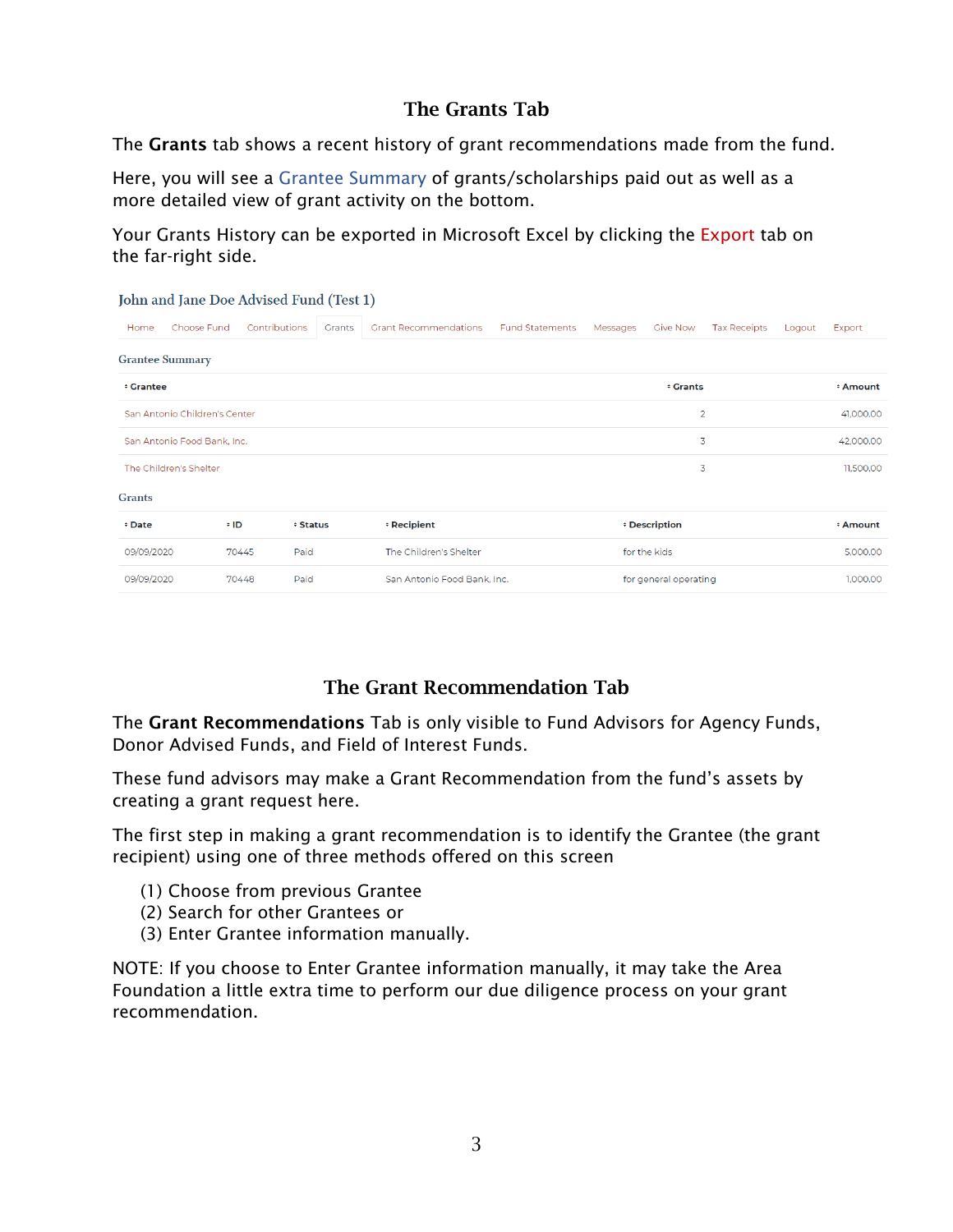## The Grant Recommendation Tab

|                      | John and Jane Doe Advised Fund (Test 1)   |                                  |                                                                     |     |
|----------------------|-------------------------------------------|----------------------------------|---------------------------------------------------------------------|-----|
| Home                 |                                           | Choose Fund Contributions Grants | <b>Grant Recommendations</b>                                        | Ft. |
|                      |                                           |                                  | Use this form to request a new grant recommendation from your fund. |     |
|                      | <b>Choose from previous Grantee</b>       |                                  |                                                                     |     |
|                      | Grantees you have given to in the past    |                                  |                                                                     |     |
|                      |                                           |                                  |                                                                     |     |
|                      | <b>Other foundation funds</b>             |                                  |                                                                     |     |
|                      |                                           |                                  |                                                                     |     |
|                      |                                           | or                               |                                                                     |     |
|                      | <b>Search for other Grantees</b>          |                                  |                                                                     |     |
| <b>Name</b>          |                                           |                                  | Search                                                              |     |
|                      |                                           | or                               |                                                                     |     |
|                      | <b>Enter Grantee information manually</b> |                                  |                                                                     |     |
| Name*                |                                           |                                  |                                                                     |     |
| Address <sup>*</sup> |                                           |                                  |                                                                     |     |

Use Choose from previous Grantee to quickly find nonprofits that you have given to in the past using the drop-down lists.

Use Search for other Grantees to enter a keyword to search for the Grantee using GuideStar. Click Create Request on the right side of the search results provided if you see the organization that you are seeking.

NOTE: GuideStar is an information service specializing in reporting on U.S. nonprofit companies.

| <b>Grant Recommendations</b><br>Grants | <b>Fund Statements</b>                                                                                                                                                                                              | Messages | <b>Give Now</b> | <b>Tax Receipts</b> |
|----------------------------------------|---------------------------------------------------------------------------------------------------------------------------------------------------------------------------------------------------------------------|----------|-----------------|---------------------|
|                                        |                                                                                                                                                                                                                     |          |                 |                     |
|                                        |                                                                                                                                                                                                                     |          | City / State    |                     |
|                                        |                                                                                                                                                                                                                     |          | Oakland, CA     |                     |
|                                        |                                                                                                                                                                                                                     |          |                 |                     |
|                                        | John and Jane Doe Advised Fund (Test 1)<br><b>Grantee Search Results for "food bank"</b><br><b>San Antonio Area Foundation Results Cuidestar Results</b><br>Create Request Alameda County Community Food Bank, Inc. |          |                 |                     |

Use Enter Grantee information manually if you cannot find the organization using the search feature. You will need to enter the name of the Grantee, an address, zip code and a phone number to submit the recommendation for approval.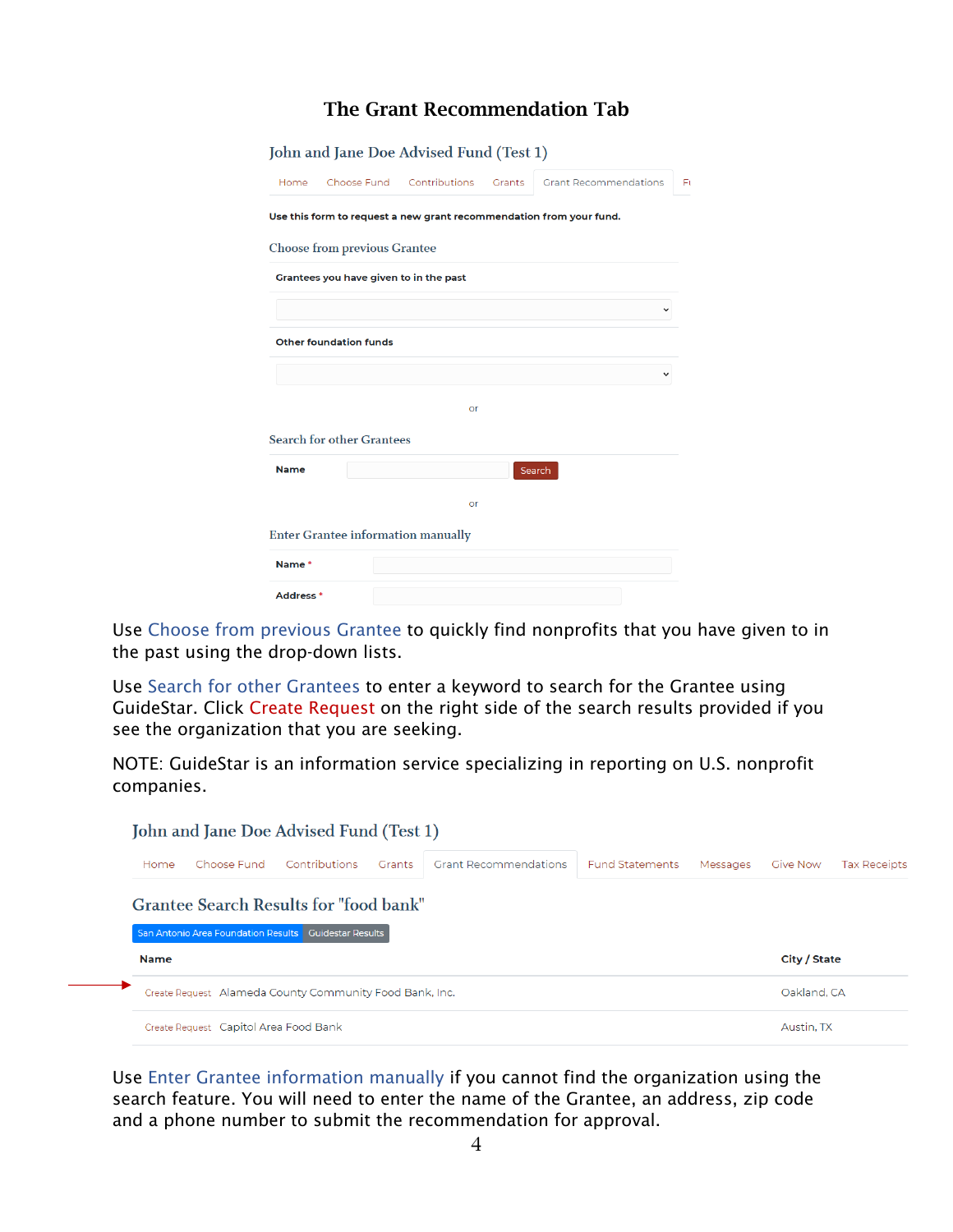#### New Grant Request Screen

Once the Grantee is identified, then you may enter your grant recommendation details under New Grant Request.

|                               |   | Grants | <b>Grant Recommendations</b>                                                                                                         |
|-------------------------------|---|--------|--------------------------------------------------------------------------------------------------------------------------------------|
| <b>New Grant Request</b>      |   |        |                                                                                                                                      |
|                               |   |        |                                                                                                                                      |
| <b>Description</b>            |   |        |                                                                                                                                      |
| <b>Amount</b>                 |   |        |                                                                                                                                      |
| <b>Anonymous</b>              | n |        |                                                                                                                                      |
| Recurring                     | п |        |                                                                                                                                      |
| <b>Attachment</b>             |   |        |                                                                                                                                      |
| <b>Attachment Description</b> |   |        |                                                                                                                                      |
| <b>Additional Information</b> |   |        |                                                                                                                                      |
|                               |   |        | Choose Fund Contributions<br>San Antonio Children's Center<br>Choose Files No file chosen<br>(or drag and drop anywhere on the page) |

- Enter a description to designate the purpose of the grant.
- If you click the Anonymous box, your fund name will not be shared with the Grantee.
- You can enter Recurring Grants by checking the box, and entering a Recurrence Start Date, the Interval and the Number of Recurring Gifts you wish you make. If you leave the "Number of Recurring" blank, the recurring grant will not have an end date.
- Use Additional Information to enter any additional information you would like to share with the nonprofit Grantee, including memorial or tribute details.

Once you Review and Submit the grant recommendation, it will appear in the Grants queue. Grant Recommendations with "request" status can be cancelled by clicking the yellow Cancel button.

**Grants** 

| ÷ Date | $\div$ Status $\div$ Recipient               | $\div$ Description $\div$ Amount $\div$ |               |
|--------|----------------------------------------------|-----------------------------------------|---------------|
|        | 09/15/2020 Request Capitol Area<br>Food Bank | COVID <sub>19</sub>                     | 500.00 Cancel |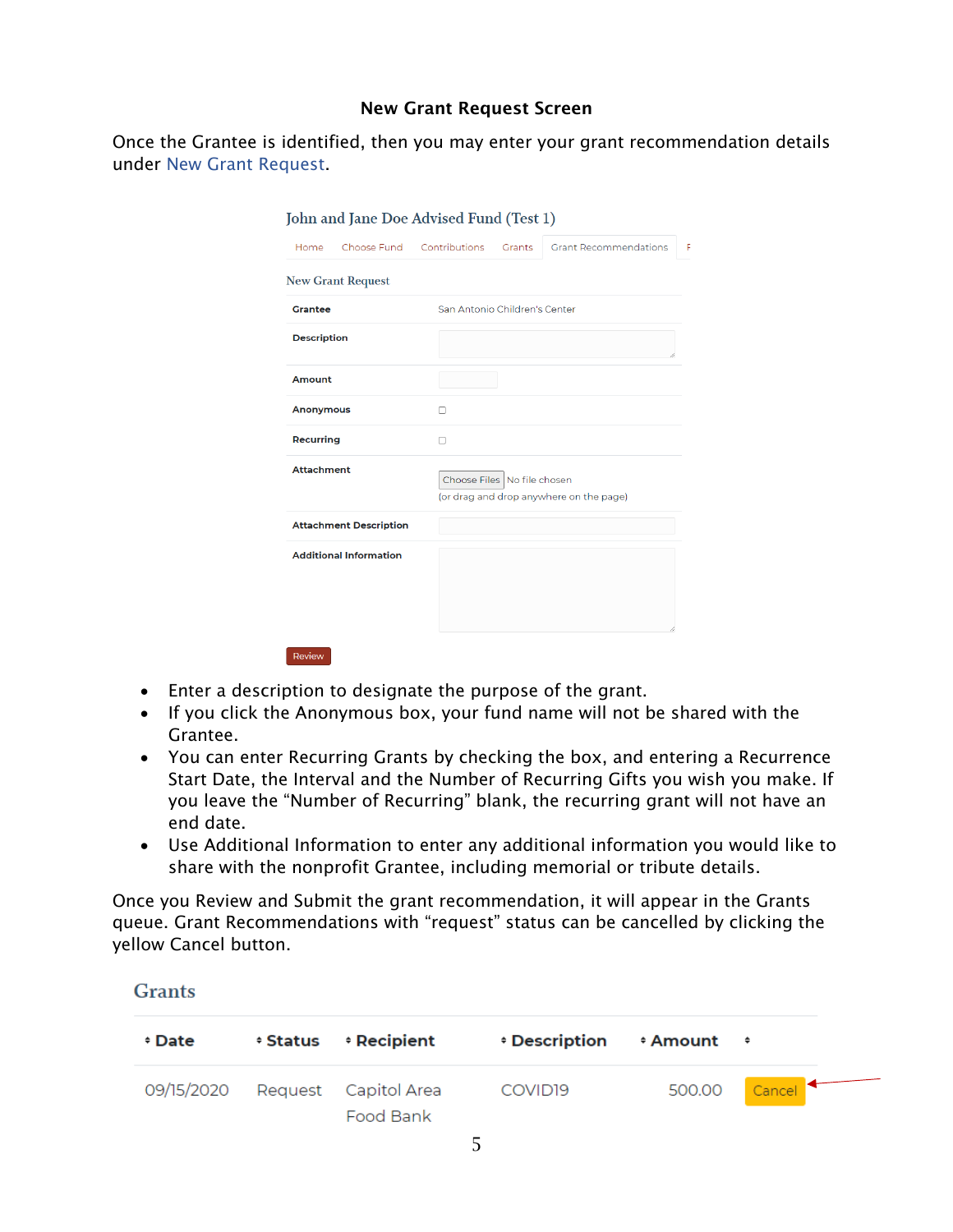## The Fund Statements Tab

The Fund Statements tab will display fund statements for your fund. You will be able to view fund statements immediately after they are created as well as previous fund statements through 2018.

• Printing Statements - Click Print to generate a PDF in a new window in your web browser that you may view, save or print.

## John and Jane Doe Advised Fund (Test 1)

| Home              | Choose Fund Contributions Grants Grant Recommendations |               |                       |  | <b>Fund Statements</b> |
|-------------------|--------------------------------------------------------|---------------|-----------------------|--|------------------------|
| <b>Statements</b> |                                                        |               |                       |  |                        |
| Statement         | <b>Date Range</b>                                      | <b>Status</b> |                       |  |                        |
| 2018              | 01/01/2018 - 12/31/2018   Final                        |               | Print $\triangleleft$ |  |                        |

## The Messages Tab

The Messages tab is where you may securely view messages from the Area Foundation or files that you request, such as your Fund Agreement or Annual Tax Statement.

## The Give Now Tab

The Give Now tab will allow you to make an online donation to your fund or any other fund at the Area Foundation.

## The Tax Receipts Tab

The Tax Receipts tab will display copies of the tax receipts for your online donations.

## The Logout Tab

Remember to click the "Logout" tab to close your Donor Portal. You will be automatically logged out each night even if you do not logout.